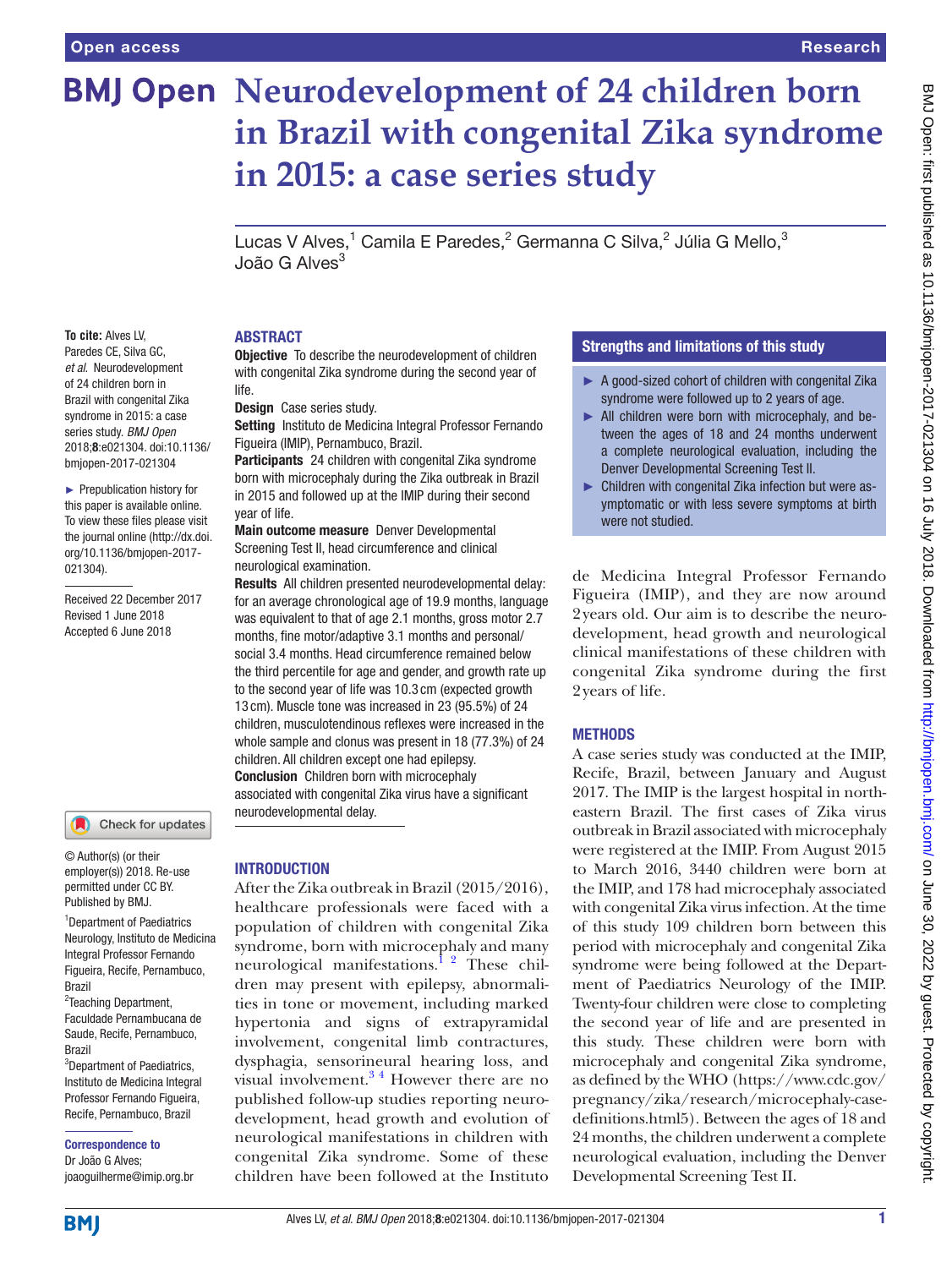<span id="page-1-0"></span>

|        | Table 1 Head circumference growth from birth to current age |                                            |                                           |                                                 |              |  |  |
|--------|-------------------------------------------------------------|--------------------------------------------|-------------------------------------------|-------------------------------------------------|--------------|--|--|
| Gender | <b>Current age</b><br>(months)                              | <b>Head circumference</b><br>at birth (cm) | <b>Current head</b><br>circumference (cm) | Head circumference Head growth<br>expected (cm) | achieved (%) |  |  |
| Female | 19                                                          | 31                                         | 41                                        | 45.7                                            | 63.6         |  |  |
| Female | 18                                                          | 30                                         | 38                                        | 45.6                                            | 51.2         |  |  |
| Male   | 21                                                          | 26                                         | 36                                        | 46.4                                            | 49.0         |  |  |
| Male   | 20                                                          | 27                                         | 39                                        | 46.3                                            | 62.5         |  |  |
| Female | 21                                                          | 32                                         | 41                                        | 45.8                                            | 65.2         |  |  |
| Male   | 22                                                          | 23                                         | 37                                        | 47.5                                            | 57.1         |  |  |
| Female | 20                                                          | 30                                         | 37                                        | 45.8                                            | 44.3         |  |  |
| Male   | 19                                                          | 31                                         | 44                                        | 47.2                                            | 80.2         |  |  |
| Male   | 17                                                          | 27                                         | 35                                        | 47.0                                            | 40.0         |  |  |
| Female | 20                                                          | 29                                         | 43.5                                      | 45.8                                            | 86.3         |  |  |
| Female | 21                                                          | 28                                         | 36                                        | 45.9                                            | 44.6         |  |  |
| Male   | 21                                                          | 29                                         | 41                                        | 46.4                                            | 68.9         |  |  |
| Female | 19                                                          | 26                                         | 37.5                                      | 45.7                                            | 58.3         |  |  |
| Male   | 19                                                          | 29                                         | 45                                        | 47.2                                            | 87.9         |  |  |
| Female | 19                                                          | 28                                         | 37                                        | 45.7                                            | 50.8         |  |  |
| Female | 19                                                          | 29.5                                       | 39                                        | 45.7                                            | 58.6         |  |  |
| Male   | 18                                                          | 27                                         | 42                                        | 47.2                                            | 74.2         |  |  |
| Female | 19                                                          | 31.5                                       | 42                                        | 45.7                                            | 66.9         |  |  |
| Female | 22                                                          | 25                                         | 35.5                                      | 47.0                                            | 47.7         |  |  |
| Female | 22                                                          | 31                                         | 40                                        | 47.0                                            | 56.2         |  |  |
| Male   | 24                                                          | 29                                         | 37.5                                      | 47.7                                            | 45.4         |  |  |
| Female | 19                                                          | 30.5                                       | 42.5                                      | 45.7                                            | 78.9         |  |  |
| Male   | 16                                                          | 30                                         | 41                                        | 45.6                                            | 70.5         |  |  |
| Female | 24                                                          | 31                                         | 43                                        | 47.0                                            | 75.0         |  |  |

All children were born with a head circumference below the third percentile for gestational age and gender. Congenital Zika syndrome was characterised by microcephaly associated with the following neuroimaging patterns: cerebral calcifications, ventriculomegaly, malformation of cortical development, hypoplasia of the cerebellum or brainstem, and abnormalities of white matter. Laboratory findings excluded STORCH (syphilis, toxoplasmosis, rubella, cytomegalovirus and herpes virus) infections in the mother or the baby, or both; and a serum or cerebrospinal fluid sample of the infant was positive for IgM anti-Zika.

A clinical evaluation included a complete physical and neurological examination (history, posture, cranial nerves, muscle tone, sensory and primitive reflexes), measurement of head circumference, and assessment of psychomotor development by checking if the main neurological milestones were appropriate for age. The Denver Developmental Screening Test II was also applied. This test is a screening tool used routinely in paediatric care to assess developmental milestones in children aged 0–6 years old. It has high inter-rater reliability and includes 125 items divided into four sections: psychosocial (aspects regarding the socialisation of the child inside and outside the family environment), language (production

of sound, and ability to recognise, understand and use the language), gross motor (body motor control, how to sit and walk) and fine motor/adaptive (eye–hand coordination, manipulation of small objects). The possible outcomes were classified as normal, delay and non-testable. Clinical exam and Denver Developmental Screening Test II were conducted by a neuropaediatrician specialist. To address potential sources of bias, the same neuropaediatrician (LVA) did multiple neurological examinations of the children followed throughout the 2years.

### Patient and public involvement

All families were previously informed about the research question and the outcome measures. Patients were not involved in the development of plans for recruitment, design or implementation of the study. The results of the research were disseminated to study participants.

### **RESULTS**

Twenty-four children with congenital Zika syndrome were evaluated. Fourteen (58.3%) of the children were female, and their age ranged from 16 to 24 months (19.7months). Mothers' age ranged from 15 to 39 years,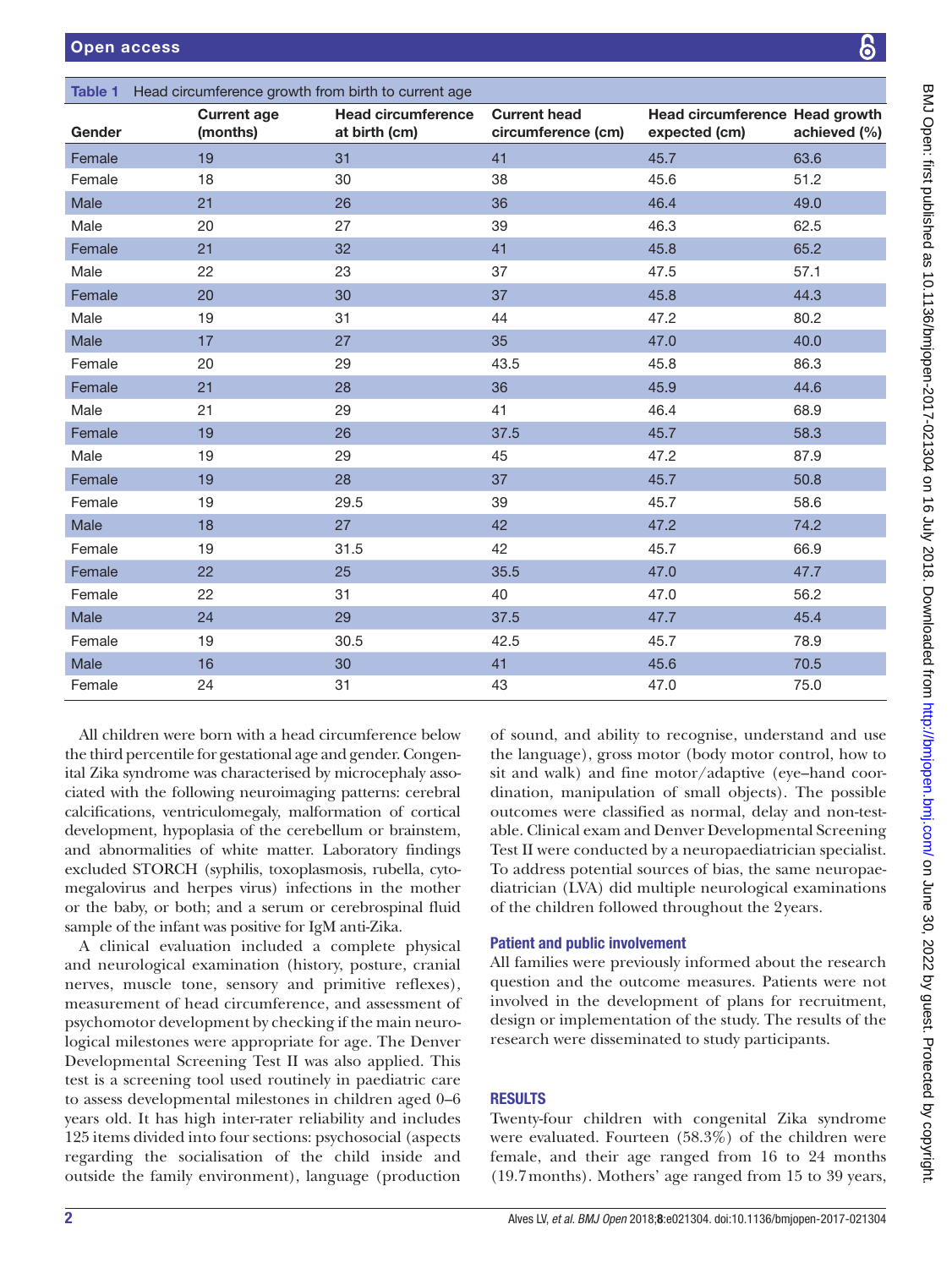<span id="page-2-0"></span>

| Table 2 Denver Developmental Screening Test II in 24 children with congenital Zika syndrome |                                            |                                                      |                                                       |                                                          |  |  |  |  |
|---------------------------------------------------------------------------------------------|--------------------------------------------|------------------------------------------------------|-------------------------------------------------------|----------------------------------------------------------|--|--|--|--|
| <b>Current age</b><br>(months)                                                              | Language<br>(equivalence in age<br>months) | <b>Gross motor</b><br>(equivalence in age<br>months) | Fine motor/adaptive<br>(equivalence in age<br>months) | <b>Personal/social</b><br>(equivalence in age<br>months) |  |  |  |  |
| 19                                                                                          | 1.                                         | $\mathbf{1}$                                         | $\mathbf{1}$                                          | $\mathbf{1}$                                             |  |  |  |  |
| 18                                                                                          |                                            | 4                                                    | 4                                                     | 4                                                        |  |  |  |  |
| 21                                                                                          | 1                                          | $\overline{4}$                                       | $\overline{4}$                                        | $\mathbf{3}$                                             |  |  |  |  |
| 20                                                                                          | 1                                          | 1                                                    | 1                                                     | 3                                                        |  |  |  |  |
| 21                                                                                          | $\overline{4}$                             | $\overline{4}$                                       | $\overline{4}$                                        | $\overline{4}$                                           |  |  |  |  |
| 22                                                                                          | 1                                          | 1                                                    | 1                                                     | $\ensuremath{\mathsf{3}}$                                |  |  |  |  |
| 20                                                                                          | 1                                          | $\mathbf{1}$                                         | $\blacksquare$                                        | 1                                                        |  |  |  |  |
| 19                                                                                          | 6                                          | $\overline{7}$                                       | 7                                                     | 6                                                        |  |  |  |  |
| 17                                                                                          | $\mathbf{1}$                               | $\mathbf{1}$                                         | 1                                                     | 1                                                        |  |  |  |  |
| 20                                                                                          | 7                                          | $\overline{7}$                                       | 7                                                     | 6                                                        |  |  |  |  |
| 21                                                                                          | 1                                          | $\overline{1}$                                       | 1                                                     | $\overline{3}$                                           |  |  |  |  |
| 21                                                                                          | 1                                          | 4                                                    | 8                                                     | 8                                                        |  |  |  |  |
| 19                                                                                          | 1                                          | 1                                                    | $\overline{4}$                                        | $\overline{4}$                                           |  |  |  |  |
| 19                                                                                          | 1                                          | 1                                                    | 1                                                     | 3                                                        |  |  |  |  |
| 19                                                                                          | $\overline{4}$                             | 5                                                    | $\overline{4}$                                        | $\overline{4}$                                           |  |  |  |  |
| 19                                                                                          | $\overline{4}$                             | 1                                                    | 1                                                     | $\overline{4}$                                           |  |  |  |  |
| 18                                                                                          | 1                                          | 1                                                    | 1                                                     | 1                                                        |  |  |  |  |
| 19                                                                                          | 1                                          | 1                                                    | 1                                                     | 1                                                        |  |  |  |  |
| 22                                                                                          | $\overline{4}$                             | $\overline{4}$                                       | $6\phantom{a}$                                        | $6\phantom{a}$                                           |  |  |  |  |
| 22                                                                                          | 3                                          | 4                                                    | 4                                                     | $\overline{4}$                                           |  |  |  |  |
| 24                                                                                          | 1                                          | $\overline{4}$                                       | $\overline{4}$                                        | $\overline{3}$                                           |  |  |  |  |
| 19                                                                                          | 1                                          | 3                                                    | $\ensuremath{\mathsf{3}}$                             | 3                                                        |  |  |  |  |
| 16                                                                                          | $\overline{2}$                             | $\overline{2}$                                       | $\ensuremath{\mathsf{3}}$                             | $\mathbf{3}$                                             |  |  |  |  |
| 24                                                                                          | $\overline{c}$                             | 3                                                    | 3                                                     | $\overline{4}$                                           |  |  |  |  |

and 10 of 24 (41.6%) were primiparous; 17 of 24 had a prenatal diagnosis of microcephaly by ultrasound. Some mothers reported fever (9/24; 40%) and rash (13/24; 54%) during the first half of pregnancy.

Two children were preterm (31 and 35 gestational weeks). All infants were fed by gastric tube, and 6 of 24 (25%) were malnourished.

Head circumference growth is shown in [table](#page-1-0) 1. The mean growth of head perimeter from birth to the age of clinical evaluation was 10.3cm. Eight (33.3%) of the 24 children had hospital admissions during their first 2 years of life: non-controlled epilepsy (2), ventriculoperitoneal shunt (2) and infection (3), and diarrhoea, urinary tract infection and pneumonia. Almost all children (23/24) had recurrent episodes of convulsion and are receiving antiepileptic drugs for treatment.

Neurological evaluation showed that all children presented impairment of neuropsychomotor development; none stood with support, walked or were able to say a word. The results of the Denver Developmental Screening Test II according to the equivalent age are shown in [table](#page-2-0) 2. Greater impairment was observed in the language section and lower impairment in the psychosocial section.

The mean age on clinical examination was 19.9 months, and the equivalent age for language, gross motor, fine motor/adaptive and personal/social was, respectively, 2.1 months, 2.7 months, 3.1 months and 3.4 months. All children attend a weekly session of motor physiotherapy, occupational therapy and speech therapy, and the families were also receiving psychological support.

Tone was increased in 23 (95.5%) of 24 children, musculotendinous reflexes were increased in the whole sample and clonus was present in 18 (77.3%) of the 24 children.

### **DISCUSSION**

A severe impairment of the neuropsychomotor development of children with congenital Zika syndrome was observed. The 24 studied children around 2 years of age could not stand alone, walk or say a word—these are expected developmental milestones for the studied age range. It should be noted that these children were followed up in a teaching hospital and were assisted by several health professionals, including physicians, physiotherapists, speech therapists, occupational therapists,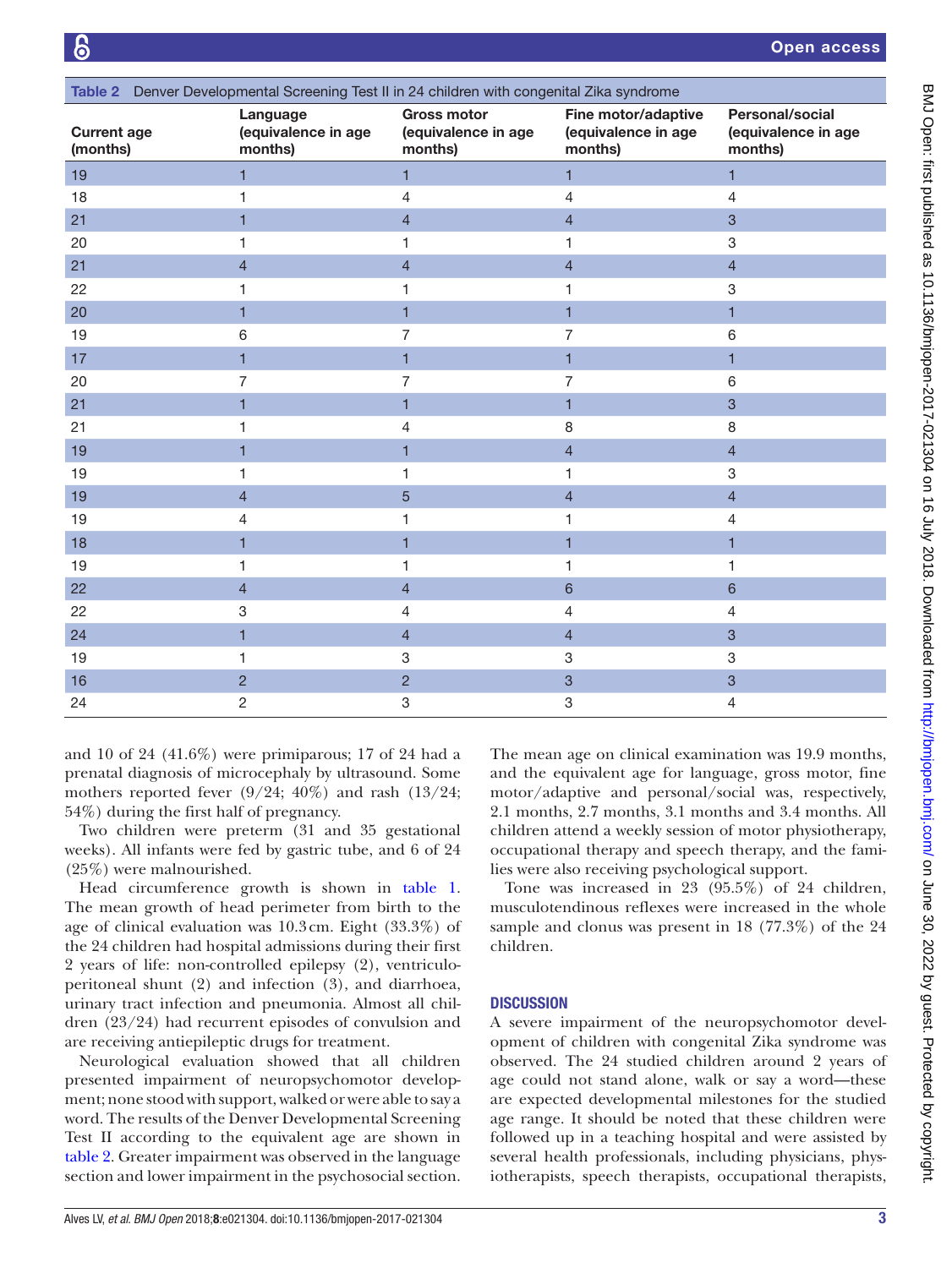psychologists and nurses. This seems to assume that the prognosis of these children is very poor despite intensive therapeutic support.

Congenital microcephaly regardless of cause presents a significant risk for delay across all aspects of development and for long-term disability. Serious developmental delay was found in all 24 studied children with congenital Zika syndrome around 2 years of age. Gordon-Lipkin *et al*, [5](#page-4-2) studying children with congenital microcephaly of different aetiologies, found that 16 (73%) of 22 had delay in development: gross motor (65%), fine motor (59%) and language (59%). Perhaps the fact that we had studied children with severe microcephaly explains this difference. In addition, the evolution of children with microcephaly associated with Zika virus is still unknown as this syndrome has only recently been described. Our report is a pioneer study describing the development during the first 2years of life of children born with microcephaly associated with Zika virus.

All studied children had microcephaly and neuroimaging abnormalities. They also had positive serology for Zika virus and negative sorology for STORCH (Syphilis, Toxoplasmosis, Rubella, Cytomegalovirus and Herpes simplex) were excluded. Moreover, they did not present syndromic facies or congenital malformations. All these seem to confirm the Zika virus as an aetiological agent of our case series study. Besides microcephaly the head growth during the first months of life remained below the normal values (observed 10.3cm and expected 13 or 14cm), and all children kept a head circumference below the third percentile for age and gender.

Zika virus infects the neural progenitor cells, leading to less cell migration, neurogenesis impairment, cell death, and consequently microcephaly in newborns.<sup>[6](#page-4-3)</sup> Additionally there is some evidence that Zika virus can continue to replicate in fetal brains during the first months of extra-uterine life.<sup>[7](#page-4-4)</sup> All these seem to cause damage for the rest of their life.

Almost all studied children have epilepsy. According to a recent review, 54% of children with congenital Zika infection develop epileptic seizures during the first year of life.<sup>[8](#page-4-5)</sup> Maybe this difference can be attributed to the fact that we only studied children with severe microcephaly and have followed these children over 2years of age. Some studies have shown that convulsive epilepsy worsens the developmental delay of children with microcephaly.<sup>9</sup>

The Denver Developmental Screening Test II is culturally adapted to Brazil and has high inter-rater reliability.<sup>10</sup> It was applied to children of ages between 17 and 24 months, and the results obtained were equivalent to the development of those aged 1–8 months. The Denver II categorises a child's performance as 'Delay' (a child failing an element which ≥90% of children who are of his/her age would pass).<sup>[11](#page-4-8)</sup>

The results of the Denver test in the present study compared with other studies with other types of congenital infections (Cytomegalovirus (CMV) and rubella) have shown more disappointing results.<sup>12 13</sup> This means

that a serious impact on development is associated with congenital Zika syndrome.

Our study had strengths and limitations. For the first time the neurodevelopment of infants born with microcephaly associated with Zika virus is reported. Unfortunately, due to operational difficulties, we were unable to study all 57 children followed at the IMIP and who are close to completing 2years of age. It should be noted that many children used drugs to treat epilepsy and that this may interfere with responses to the Denver test. However the Denver Developmental Screening Test II was conducted only by one evaluator, and the delays in the marks of neurodevelopment were very clear. Additionally, the same neuropaediatrician did multiple neurological examinations throughout the 2years the children were followed. Another limitation is that we only studied children with microcephaly, constituting severe congenital Zika syndrome. It is speculated that microcephaly is likely an endpoint of this devastating congenital infection. Long-term studies are needed to assess the clinical relevance of brain anomalies that are encountered and the neurodevelopmental sequelae in children with congenital Zika infection without microcephaly.

#### **CONCLUSION**

In the sample evaluated children born with microcephaly associated with congenital Zika virus had a significant neurodevelopment delay during their second year of life. As this study was the first to describe the neurodevelopment of children with congenital Zika syndrome, other follow-up studies are needed to confirm these findings. We urgently need to optimise the provision of healthcare and improve the quality of life of these patients.

Contributors LVA and JGM contributed to conception of the work. LVA, CEP and GCS contributed to the acquisition of data. LVA, JGM and JGA contributed to the analysis and interpretation of data for the work. LVA is the guarantor. LVA, CEP, GCS, JGM and JGA drafted the work and revised it critically. LVA, CEP, GCS, JGM and JGA approved the version to be published.

Funding This research was supported by Bill & Melinda Gates Foundation and CNPq grant 439986/2016-8.

Disclaimer The lead author (LVA) affirms that the manuscript is an honest, accurate and transparent account of the study being reported; that no important aspects of the study have been omitted; and that any discrepancies from the study as planned have been explained.

Competing interests None declared.

Patient consent Parental/guardian consent obtained.

Ethics approval This study was approved by the IMIP Research Ethical Committee (CAAE 6167876.1.0000.5201).

Provenance and peer review Not commissioned; externally peer reviewed.

Data sharing statement Clinical data are available from the corresponding author at joaoguilherme@imip.org.br.

Open access This is an open access article distributed in accordance with the Creative Commons Attribution 4.0 Unported (CC BY 4.0) license, which permits others to copy, redistribute, remix, transform and build upon this work for any purpose, provided the original work is properly cited, a link to the licence is given, and indication of whether changes were made. See: [https://creativecommons.org/](https://creativecommons.org/licenses/by/4.0/) [licenses/by/4.0/](https://creativecommons.org/licenses/by/4.0/).